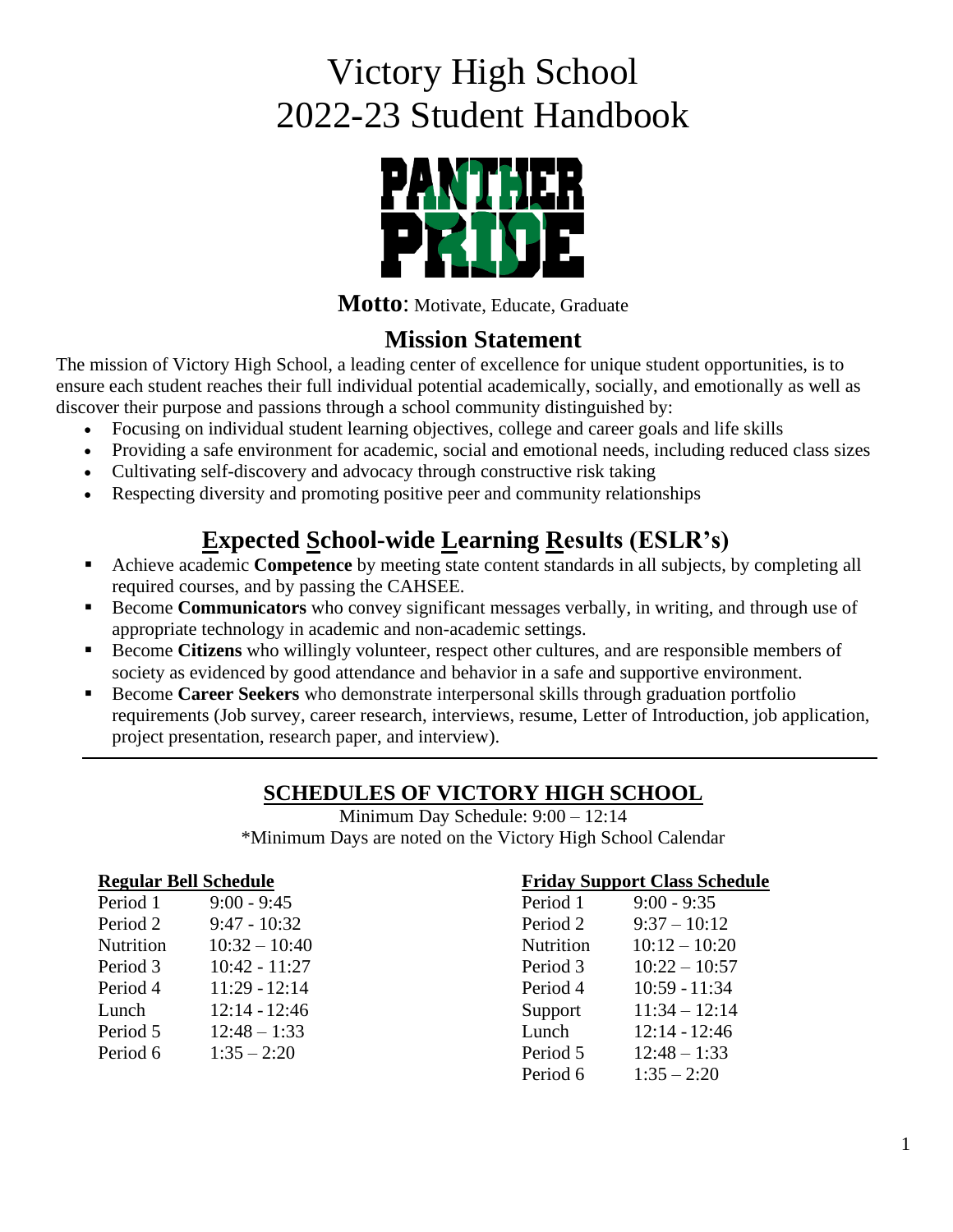**Principal - Skott Hutton School Office Hours: 8:00 AM – 4:00 PM 3250 Victory Drive Phone: (916) 632-3195 Fax: (916) 632-8630 [http://vhs.rocklinusd.org](http://vhs.rocklinusd.org/)**

## **EARNING CREDIT AT VICTORY HIGH SCHOOL:**

- All Students are issued an individual Grad Plan at the beginning of each quarter
- The number of classes assigned to students will depend on the Grad Plan and credits required to graduate

# **Credit Earned in Classes**

Victory is a quarter-based system which calculates Time on Task to determine credits

- If passing, credit is calculated by totaling the number of days of attendance and participation in class.
	- .25 credit given for every 3 days of attendance/participation
	- $-$  12 Days = 1 Credit, 24 Days = 2 Credits 36 Days = 3 Credits 48 Days = 4 Credits
	- All tardies, excused/unexcused absences, non-participation days directly impact credits earned
		- 3 tardies equates to the subtraction of one attendance day (1/12 of a credit).

# **"Outside Credit" = Edgenuity**

Edgenuity is the district adopted online curriculum, used to earn additional credits if required

- Students are assigned Edgenuity through subject matter teacher
- Work can be completed outside of school hours and/or during a Study Hall class
- All exams are taken in the presence of a teacher (arranged before/after school at agreed upon time)

# **Work Experience**: 34 hours = 1 Elective Credit

- Requires maintaining a job
- Schedule meeting with Site Counselor to verify hours and issue credits, via Site Secretary
- Must maintain 95% attendance and be in good academic standing

# **Community Service:** 12 Hours = 1 Elective Credit

- Five credits max can be earned each quarter (including 5 credits in Summer  $\&$  5 credits for PE)
- Must have prior approval signature from Counselor/Principal prior to earning hours
- Must be volunteer work (without pay) for organization that helps in community (not a business)

# **SUPPORT CLASS (as scheduled)**

- Added period to accommodate a variety of social, academic and extra-curricular activities
- Guest Speakers, College Visitor Presentations, School Presentations, Graduation, Grad Portfolio, Review Grad Plans, Make up Assignments, Academic Intervention, Reading/Writing Assessments, Edgenuity Work, etc.

# **Elective Options**

- Victory High School offers a variety of elective classes including Personal Finance, Music Appreciation, Journalism Yearbook, Journalism Broadcasting, Quest and Art.
- For more details, please use to this [link](https://docs.google.com/document/d/1NbOpx4ND6gE3iyjoGDtq85xFxFFek4bIiQdou1GFsoY/edit?usp=sharing)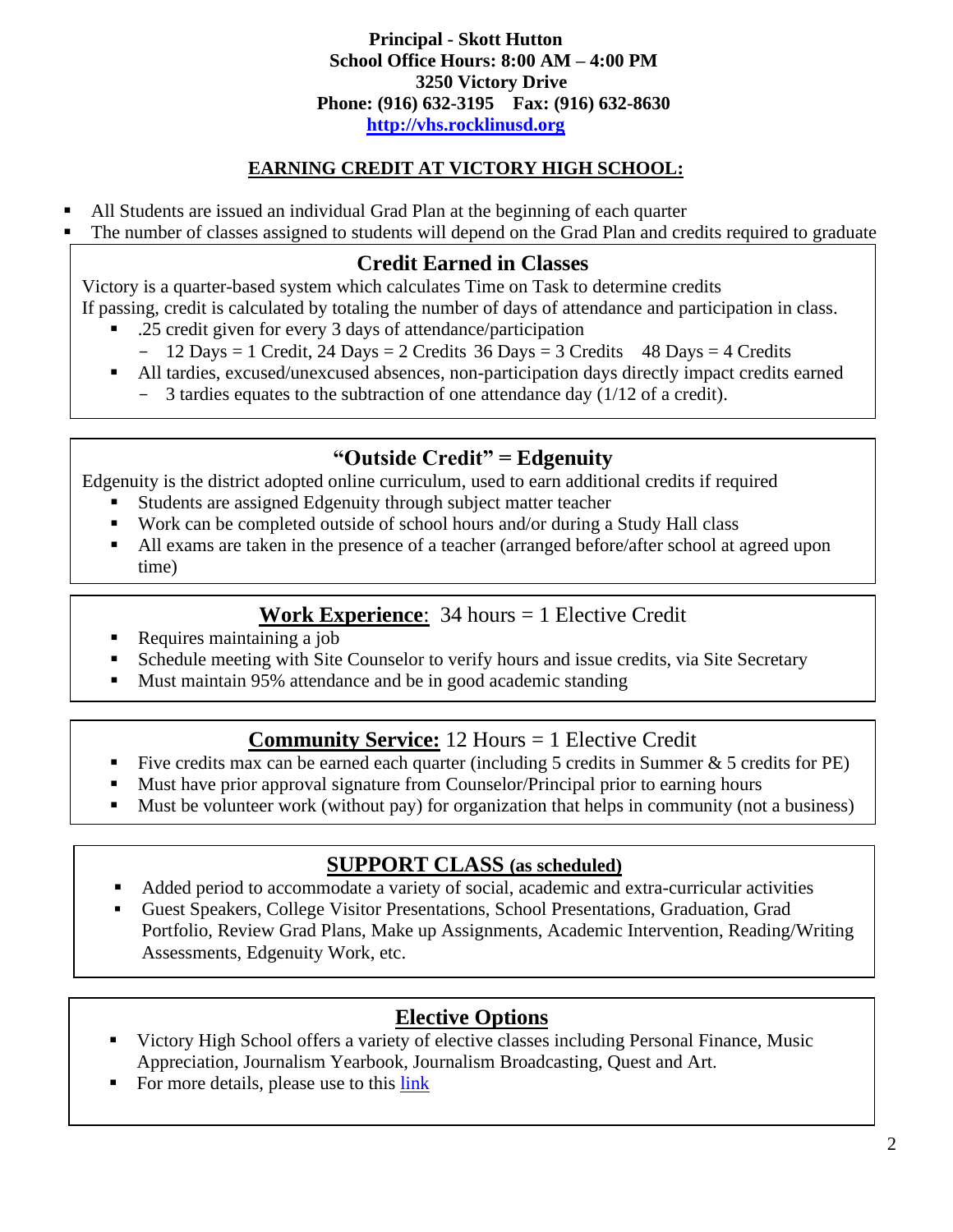# **A Victory Diploma is a High School Diploma**

- Victory diploma qualifies for admission to: Community Colleges, some private colleges, Military, and *most* trade schools.
- Victory conducts a formal graduation ceremony

#### **LIST OF GRADUATION REQUIREMENTS: (200 Credits)**

| Language Arts $(40)$ : | LA I $(10)$                                                                                                                                                                                                                                                                                                                                                            | LA II $(10)$              | LA III $(10)$     | LA IV $(10)$           |  |
|------------------------|------------------------------------------------------------------------------------------------------------------------------------------------------------------------------------------------------------------------------------------------------------------------------------------------------------------------------------------------------------------------|---------------------------|-------------------|------------------------|--|
| Social Science (35):   | Geography $(5)$                                                                                                                                                                                                                                                                                                                                                        | World History (10)        | US History $(10)$ | Gov't/Econ<br>(5 each) |  |
| Mathematics (20):      | Math Elective<br>(10)                                                                                                                                                                                                                                                                                                                                                  | Integrated Math I<br>(10) |                   |                        |  |
| Science $(20)$ :       | Physical (10)                                                                                                                                                                                                                                                                                                                                                          | Life $(10)$               |                   |                        |  |
| Physical Ed. (20)      |                                                                                                                                                                                                                                                                                                                                                                        |                           |                   |                        |  |
| VAPA $(10)$            |                                                                                                                                                                                                                                                                                                                                                                        |                           |                   |                        |  |
| Technology (5)         |                                                                                                                                                                                                                                                                                                                                                                        |                           |                   |                        |  |
| Health $(5)$           |                                                                                                                                                                                                                                                                                                                                                                        |                           |                   |                        |  |
| Electives (40)         |                                                                                                                                                                                                                                                                                                                                                                        |                           |                   |                        |  |
| Grad Portfolio (5)     | Assignments/projects include identifying career goals, creating a<br>п<br>resume, conducting mock interviews, etc.<br>Students receive assistance in career exploration, college and<br>Ξ<br>vocational readiness, technical planning, scholarship/financial-aid<br>information, employment skills, military information, work permits<br>and other related activities |                           |                   |                        |  |

#### **ACTIVITIES AT VICTORY HIGH SCHOOL**

**ASB: (Associated Student Body):** Plans field trips, class competitions & activities, Talent Show, etc…

- **Credits:** .25 Elective Credit for every 6 lunch meetings attended
	- Additional credit given for outside time spent on ASB sponsored activities

**Interact (Rotary based club):** Community Service opportunities on campus and throughout the community.

- **Credits**: .25 Elective Credit for every 6 lunch meetings attended
	- Community Service hours given for outside time spent on sponsored activities.
	- Blood Drive, Food Drive, Assisting at Homeless & Convalescent Homes.

**Leo's Club (Lion's based club):** Community Service opportunities on throughout the community.

- **Credits**: .25 Elective Credit for every 6 lunch meetings attended
	- Community Service hours given for outside time spent on sponsored activities.
- **Golf Club**: Participates Mondays at Top Golf

**• Credits:** .25 PE or Elective Credit for every 1 session of golf (3 hours)

**Journalism:** Annual yearbook development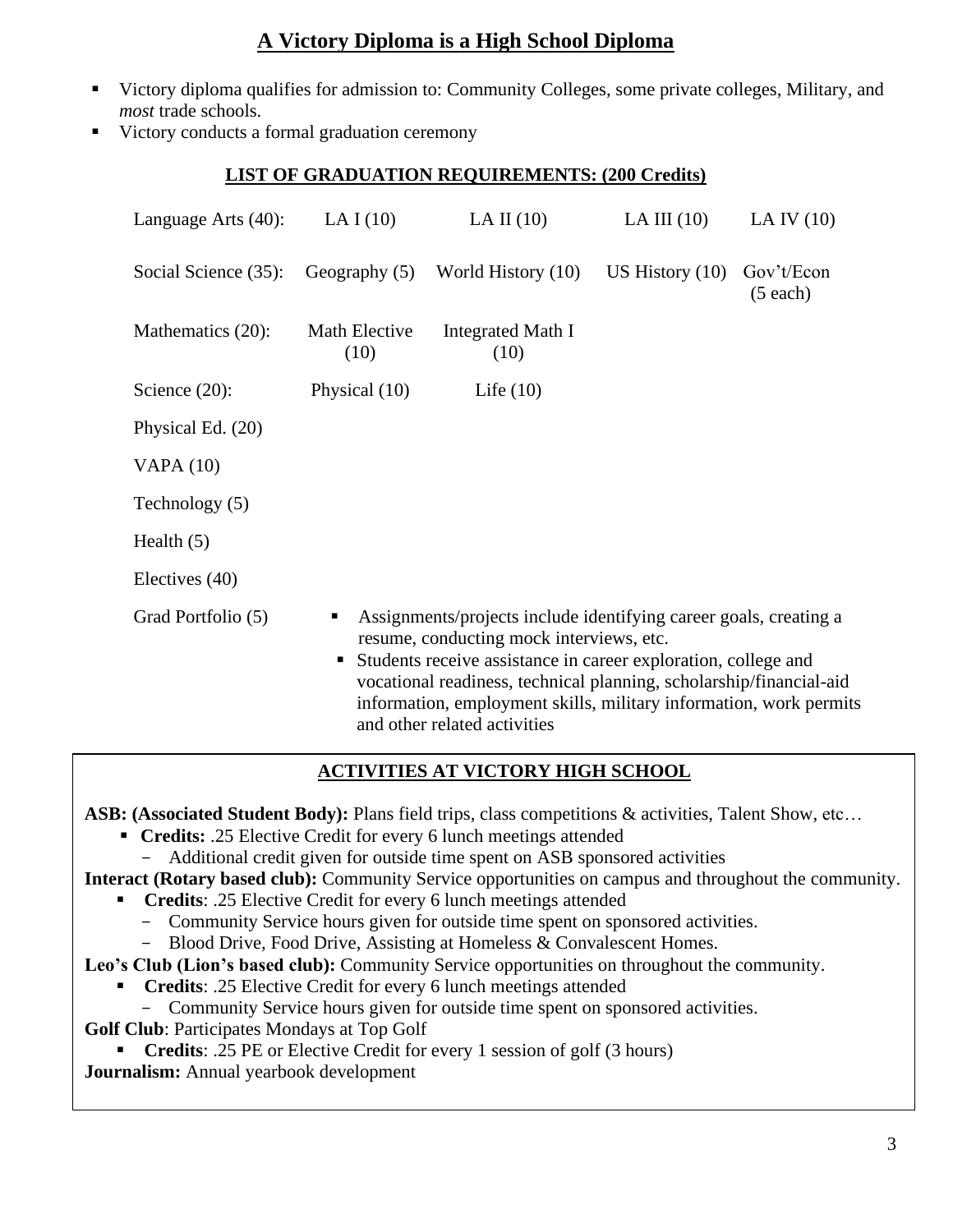#### **STUDENT AWARDS PRESENTATIONS**

**Honor Roll:** 3.0 – 3.49 GPA, No D's/F's, 90% Attendance, 5 Tardies or less **Principal's List:** 3.5-4.0 GPA, No D's/F's, 90% Attendance, 5 Tardies or less **Perfect Attendance**: No absences (excused or unexcused) and less than 2 tardies in quarter **Student Achievement Award**: Given to best overall academic student performance with:

■ 95% Attendance Qualifier: Highest GPA, No discipline record

- Tiebreaker: 1. Credits earned not including Online Classes

#### **ATTENDANCE INFORMATION:**

 $(916)$  632-3195 ~ Press #1 to report absences

#### **Expectation of Parents**:

- Schedule all medical and dental appointments outside of school hours whenever possible.
- Verify child's absence for any length of time by a phone call or a note.
- Excuse absence the same day as absence occurred (no later than 3 days).
- **If sending child with a note: include date, time, parent signature and reason for absence.**
- For safety reasons, if your child will be leaving campus for any reason, you must come to the Administration office and sign him/her out. Phone call excusals are not permitted.

#### **Expectation of students:**

- VHS is a Time on Task school. You must attend class every day to earn credits.
- For students arriving within five minutes after the start of their respective period, they should report to the assigned classroom. There, the classroom teacher will notify the student that they are being marked tardy.
- For students arriving later than five minutes after the start of their respective period, they must check in at the front office. There, they will receive a tardy slip and proceed to the assigned class.
- For students that arrive after missing one or more previous periods, they must check in at the front office.
- We strongly encourage students to arrive on campus no later than 8:50 AM and for those needing to arrive earlier, we have accommodations including the Student Hub.
- Victory High is a Closed Campus. Leaving without permission, for any reason, will be deemed a " $\text{cut}$ ".
- Students not attending class will have Work Permit pulled (if deemed a "truant").
- Students are deemed to be a truant if absent for three days or more, three period absences on different days, three tardies of 30 minutes or more, or any combination thereof.
- Students deemed to be a "truant" are issued Attendance Letters and referred to Placer Juvenile Court.
- Students are deemed chronically absent if they miss 10% or more days of the days enrolled in school.
- Students must attend a full regular day in order to participate in scheduled extra-curricular activities.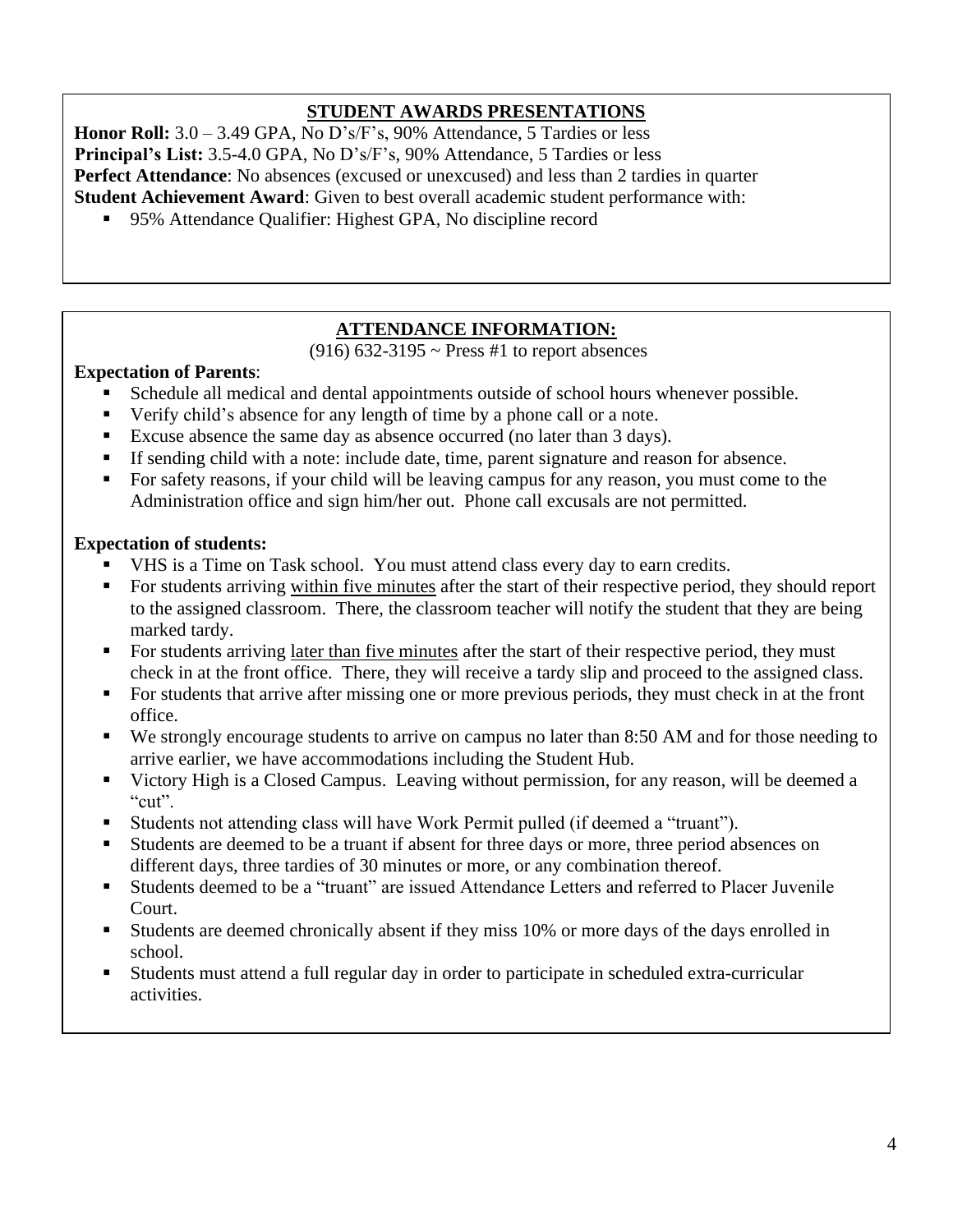# **STUDENT & SCHOOL INFORMATION**

#### **Communication with Families:**

- Student safety is of utmost importance here at Victory High. As a result of our continuous improvement process, if your child is either absent from a class or arrives to class more than 10 minutes late, you will receive an email and phone call informing you of the situation
- In addition to email and phone, SchoolMessenger, our district-wide communication system, will be used for a variety of communications
- In the event of an emergency, SchoolMessenger will be used to notify parents
	- Please ensure that all contact information on file is correct. To confirm (or make edits), please log into the RUSD Parent Portal or contact our office.

#### **Emergency Cards**

Please keep information on the Emergency Card current. Students will not be dismissed from school due to illness unless an individual on the Emergency Card is notified. Older siblings are not permitted to pick up a student unless listed on the Emergency Card.

#### **Counseling**

Victory High School's counseling services strive to recognize the dignity and worth of each person and a respect for the differences that exist among individuals. Mrs. Casler is available by drop-in or appointment and is available to support academic, post-secondary and social-emotional needs.

#### **Detention**

Will be served on campus, during lunch time, from 12:20 to 12:45 PM. Students will be given lunch ordering priority and the opportunity to eat lunch during detention. Phones and other electronic devices are not permitted during detention.

#### **On Campus Suspension (OCS)**

Will be served on campus, for the entirety of the student's school-day. Work will be provided by teachers, to be completed by students. Phones and other electronic devices are not permitted during OCS.

#### **Off Campus Suspension**

Will be served at home, for the extent of the suspension.

#### **Cell Phones**

In order to maintain a learning environment that is free of distractions, cell phones and any other electronic devices may not be used while in class.

- **•** Parents, if you need to reach your child during the day, please contact the office and a school representative will relay a message to your child.
- **Example 1** Students must leave their cell phone with their respective teacher in order to receive a Hall Pass for the restroom.
- Cell phones may be used during Nutrition Break, lunch and during transition between classes. Students found using their phone while outside of that time, will have their phone confiscated per the Code of Conduct Guidelines.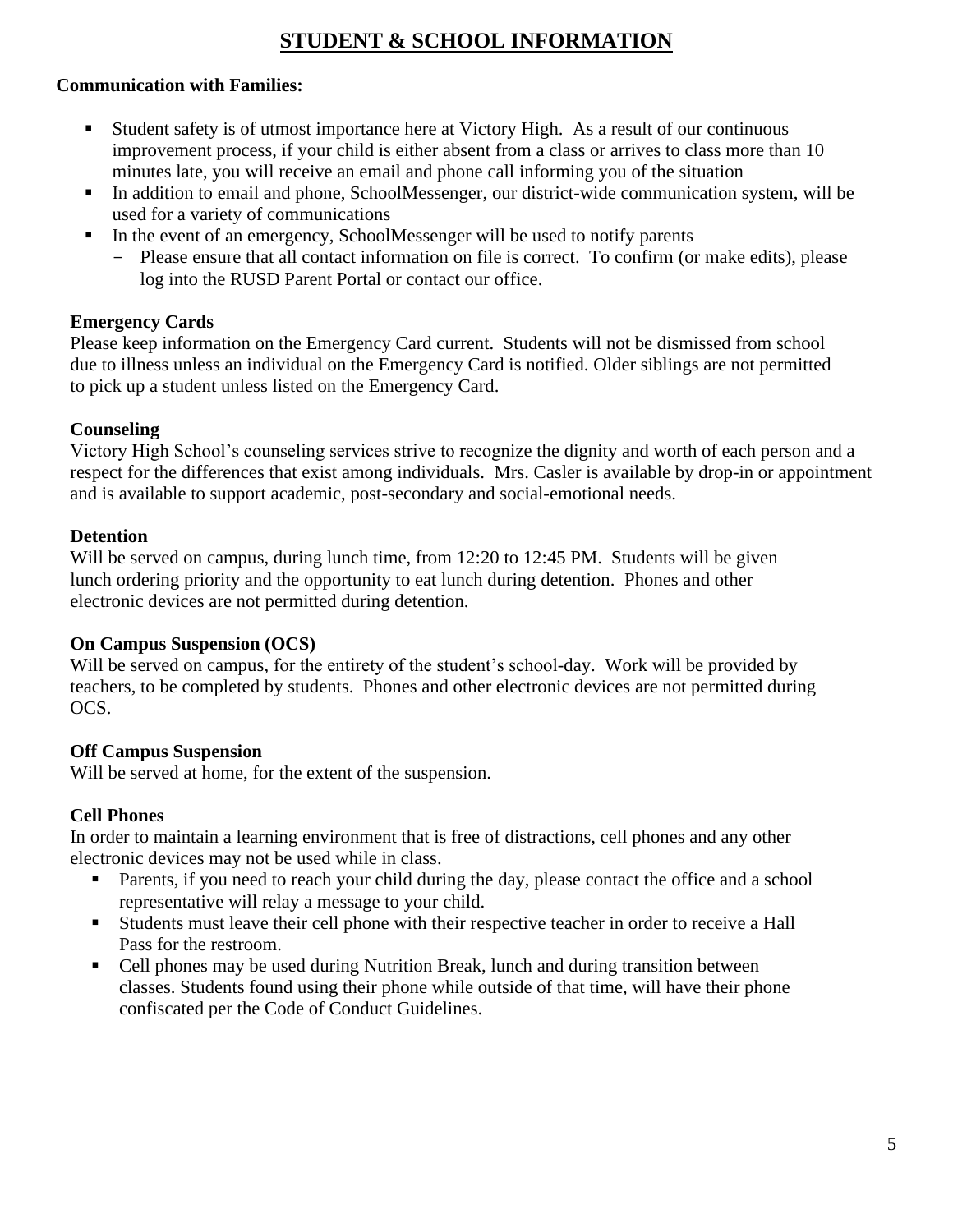#### **Closed Campus Policy**

In order to maintain the safety of all students, Victory High is a closed campus. This means that at no time may any student exit campus without permission.

- Leaving without permission, for any reason, will be deemed a "cut".
- **•** Parents needing to check your child out for an appointment or illness, must come to the administration office to sign them out. **Phone call excusals are not permitted.**
- $\blacksquare$  Lunch Delivery  $\sim$  to maximize teaching time and minimize disruption, parents; if you are bringing lunch to your child, it must be delivered to the administration office no later than 12:10 PM as food is not permitted in the classroom following the lunch period. A representative from the office will then notify your child that their lunch has arrived. Please do not deliver lunch directly to your child.

#### **Cutting Class**

As a deterrent, any student "cutting" three classes within a two-week window of time, will be assigned Detention. A "cut" is defined as a missed class period, without a parent excusal within three days of the missed class. Students assigned detention must attend as scheduled; no excuses will be accepted. If a detention is missed, the student will be assigned On Campus Suspension (OCS) for one day, the following week.

#### **Lunch**

Students with more than four classes are required to remain on campus during the lunch period. Visit http://goo.gl/VxnOQc to load lunch accounts for your student.

 $\blacksquare$  Lunch Delivery  $\sim$  to maximize teaching time and minimize disruption, parents; if you are bringing lunch to your child, it must be delivered to the administration office no later than 12:20 PM. A representative from the office will then notify your student that their lunch has arrived. Please do not deliver lunch directly to your student.

#### **Bell Expectations**

Bells will sound at the start and end of each period. At the sound of the start-bell, students are expected to be in class, either seated or as otherwise directed by the teacher.

At the sound of the lunch-end warning bell, students are expected to conclude their current activities (eating, playing sports, participating in games, etc.) and in the five minutes prior to the 5<sup>th</sup> period start-bell, place trash in the receptacles, use the restroom, power off phones and proceed to their respective class.

#### **Report Cards/Progress Reports**

Progress Reports and Report cards are available electronically, via the Parent Portal shortly after the end of each quarter.

#### **Parking Permits**

To ensure that the parking lot is used only by RAEC students, parking here is by permit only. If you drive and are in need of a parking permit, they are free and available at the administration office.

#### **Guest Policy (Board Policy/Administrative Regulation 5142)**

Student guests are not permitted at the Rocklin Alternative Education Center.

■ All visitors, including parents, must sign in at the office and show proof of identity if needed.

#### **Lost and Found**

All articles found during the year are turned into the office. Items not claimed by the end of the year will be donated to a local charity.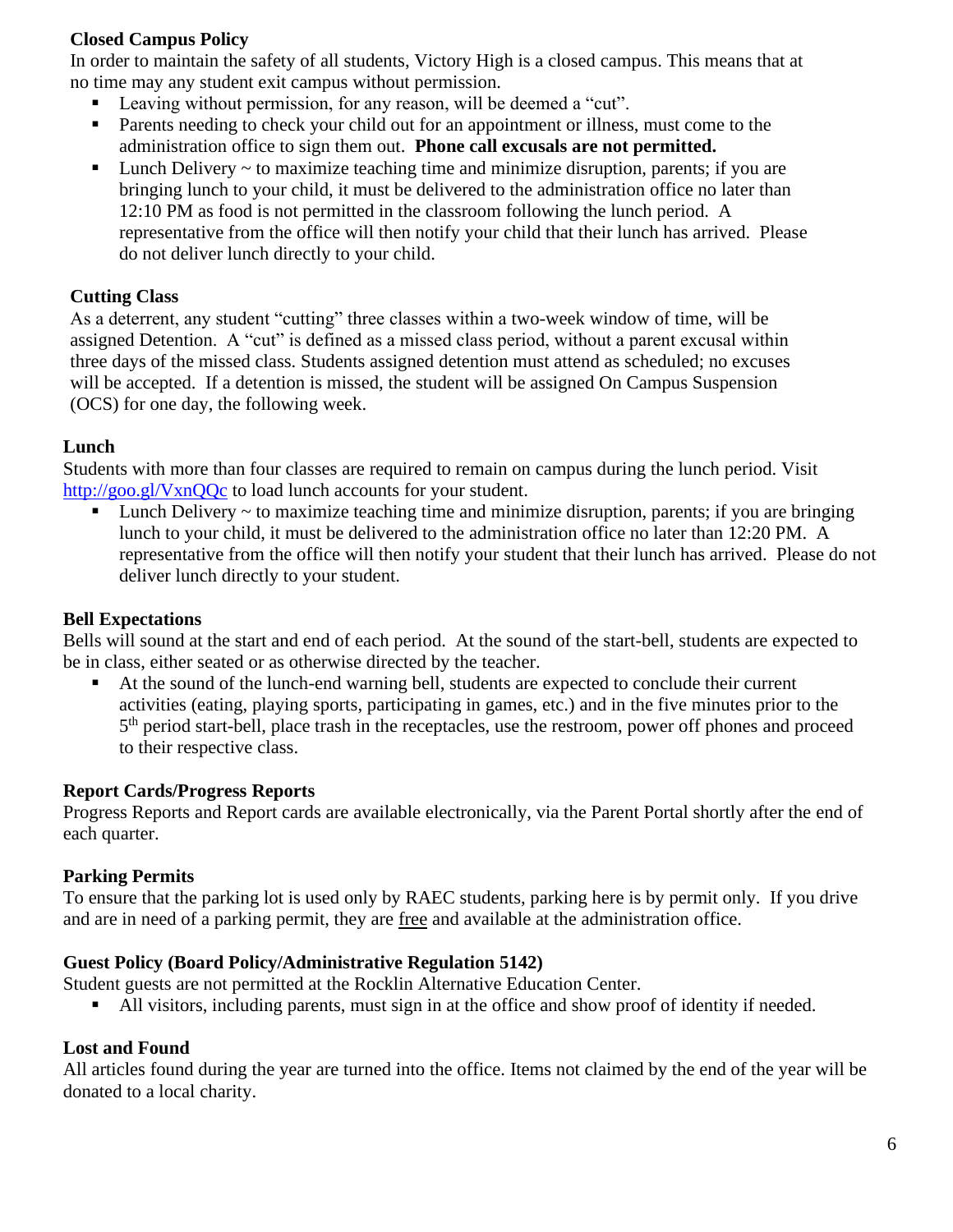#### **Hall Passes**

Students must have a hall pass if out of class for any reason. Hall pass will note the time/date/destination and must be signed by a teacher or faculty member.

#### **School Sponsored Trips (Board Policy 6153)**

Parent permission is mandatory for student field trip participation.

#### **Textbooks/Materials**

Students are held accountable for the textbooks, electronic devices and materials assigned to them. Students will be billed for replacement of lost or damaged books, Chromebooks and other school materials. Records, including diplomas and transcripts will be held until materials are returned and/or fees are paid.

#### **Physical Education**

Students requiring PE credits will participate and track physical activities outside of school hours.

PE credits shall be earned based on the following guidelines:

- Any physical exercise or activity conducted outside of school hours can be applied toward PE minutes.
- In All minutes and related exercise or activity is required to be documented on the RAEC Weekly PE [Log](https://docs.google.com/a/rocklinusd.org/document/d/13fMcCCkLx8iOIdSvifXfK0aJvqubh0GNS499wmomx50/edit?usp=sharing)
	- Some examples include hiking, swimming, skateboarding, basketball, dancing, running, lifting weights and biking.
- Credits will be awarded based on the number of minutes spent on any one or more exercises or activities.
- 12 hours of exercise or related activity equates to one PE credit earned. Based on the number of weeks in the quarter, it is recommended that your child average 40 minutes per weekday or 200 minutes per week. Students may earn no more than 400 minutes per week and no more credits than are available in a particular quarter.

#### **Medication & Immunizations (Board Policy 5141.21) (Must be updated prior to enrollment)**

- All medication including non-prescription drugs require a signed release from parents and the attending physician in order for school personnel to hold the medicine on campus.
- Students are not allowed to carry any form of medication at any time while on campus except medications listed with a physician's note (e.g., Asthma Inhalant, Epinephrine and Epi Auto-injector).

## *Victory is not responsible for the loss or damage of any personal property including electronic devices, modes of transportation, clothing or instructional supplies belonging to the students.*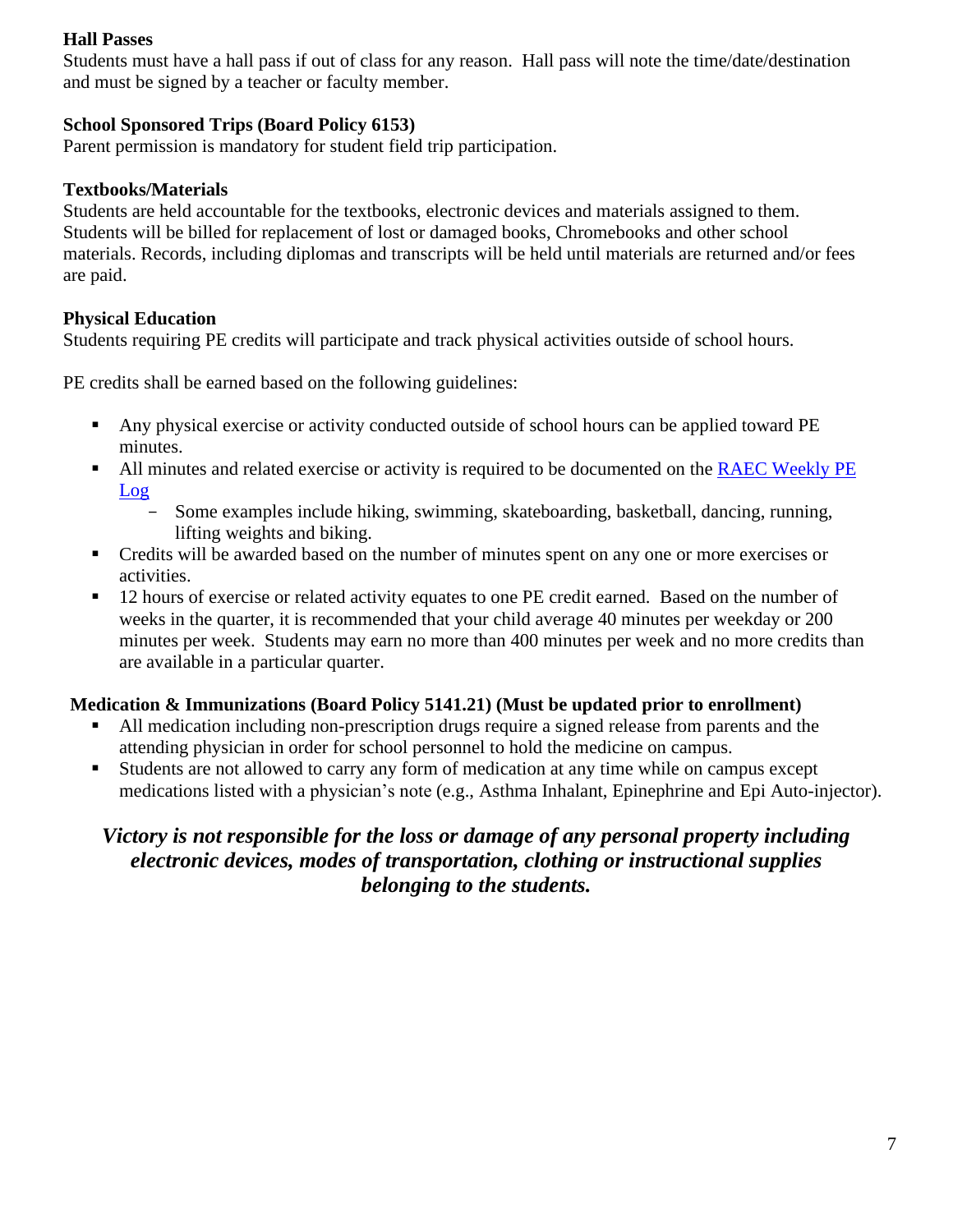# **Code of Conduct for Victory High School**

All guidelines are intended to encourage regular attendance, good behavior and the opportunity to earn credits toward graduation. VHS follows all additional Education Codes related to discipline per California Department of Education.

- All suspensions result in Time on Task credits not being earned (both OCS and Off campus)
- All consequences increase progressively as repeat offenses occur

#### **Attendance**

Absences equate to truancy, the consequences of which include missing fundamental instruction, losing credits toward graduation, loss of a work permit, referral to courts (per state law), fines, and potential loss of driver's license.

**Tardy:** Every three tardies equates to the loss of one day's credit. Tardies may only be excused by a doctor's note. Three tardies, in the same class, equates to the loss of .25 class credit and equates to a referral for detention.

#### **Leaving Campus**

Students with more than three classes are required to stay on campus through lunch

- Leaving at lunch and returning: One day of Lunch Detention
- Leaving at lunch and not returning: Three days of Lunch Detention
- **Example 1.4** Leaving without checking out of office: Remaining classes  $=$  "cuts" regardless if excused by parents.
- **Trespassing on another campus during the school day:** 1<sup>st</sup> Offense: Warning,  $2<sup>nd</sup>$ : One day Lunch Detention.

*Note: offenses in Save Mart/CVS Parking lot during the school day result in the same consequences as if occurring on campus.* 

#### **Cell Phone/Electronic Devices**

Cell phones cannot be used during class and must be powered off. If a student offends classroom policy:

- **•** 1<sup>st</sup> Offense: Confiscated by administration and returned to student at the end of the school day
- $\blacksquare$  2<sup>nd</sup> Offense: Confiscated by administration and parents pick up at the end of the school day
- $\blacksquare$  3<sup>rd</sup> Offense: Parent conference and lunch detention

Cell phones may be used on campus before school, during Nutrition Break, lunch and between classes.

#### **Driving and Parking Privileges**

- Cars may not be visited during school day without permission from office personnel
- Parking permits are available in the administration office, free of charge
- **•** Driving & violation of probationary license laws will result in citation by RPD and permit removal

#### **Bicycles and Skateboards**

- Bicycles are to be stored and locked at the bike rack outside the Resource Center or room C1
- Bicycles, skateboards and any motorized apparatus are not to be ridden on campus

*As a requirement of enrollment at Victory High School, please read, initial and sign the VHS Handbook Parent Acknowledgement Form and return it to the Administration office.*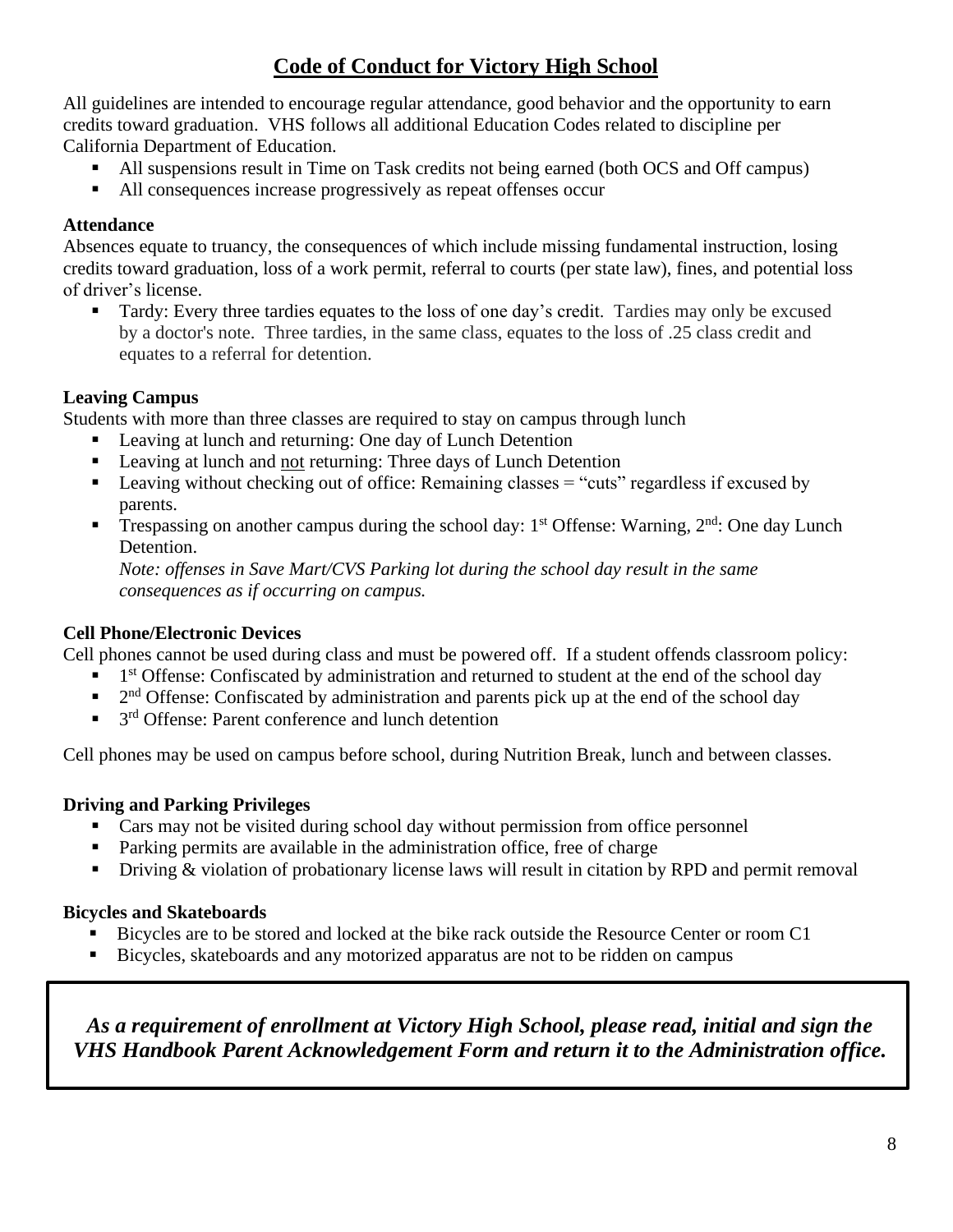#### **DRESS AND GROOMING CODE** (Board Policy 5132)

(Please see the [Dress Code Sample](https://drive.google.com/open?id=0Bx-qgQan7za5YU9tUlhnVkl3RUN4SG44d3AtUHJiREF2cGE0) for examples)

The Board of Trustees believes that appropriate dress and grooming contribute to a productive learning environment. The Board expects students to give proper attention to personal cleanliness and to wear clothes that are suitable for the school activities in which they participate. Students' clothing must not present a health or safety hazard or a distraction which would interfere with the educational process. The major responsibility for dress and grooming is placed upon the student and the student's parents. The administration reserves the right to decide the appropriateness of the student's attire. Inappropriately dressed students will be expected to change clothing.

- 1. All garments must fit and be worn in the manner in which they are designed. Pants must be worn at or above the hip point and be able to stay up without a belt.
- 2. Footwear must be worn at all times.
- 3. Clothes shall be sufficient to conceal undergarments at all times. See-through or fish-net fabrics, halter tops, off-the shoulder or low-cut tops, tank tops, torn off sleeves, bare midriffs, and skirts or shorts shorter than mid-thigh are prohibited.
- 4. Inappropriate lettering, printing, message patches, or messages on clothing, hats, backpacks, binders, potentially dangerous jewelry, or other personal items are prohibited.
- 5. Clothing and jewelry shall be free of writing, pictures, or any other insignia which are crude, vulgar, profane, or sexually suggestive or which advocate racial, ethnic, or religious prejudice or the use of drugs or alcohol.
- 6. Any apparel, jewelry, accessory, school materials, or manner of grooming which by virtue of its color, arrangement, or any other attribute denoting membership in a gang is prohibited.
- 7. Hair shall be clean and neatly groomed. Hair may not be sprayed by any coloring that would drip when wet.

NOTE: Wearing of any gang symbols, such as handkerchiefs, suspenders, shoestrings, shoes, earrings, jackets, or devices associated with group intimidation or gang affiliation is strictly prohibited.

### **Uniform Complaint Procedures [\(http://goo.gl/4uxGWf\)](http://goo.gl/4uxGWf)**

Uniform complaint procedures were developed and established to handle complaints against the district claiming they have unlawfully discriminated against someone in a specific educational program that is conducted with state or federal funds.

**What Programs are Covered?** Consolidated Categorical Aid Program, Gifted and Talented Education (GATE), Adult Education, Child Nutrition Programs, Special Education Programs, School-Based Coordinated Programs, Any other categorical program benefiting from state or federal funds in which discrimination occurs based on: religion, age, gender, ethnicity, physical disability, or mental disability.

**How to Submit a Complaint** Any person, organization, or public agency concerned with a violation of state or federal regulations governing an educational program are to submit a written complaint to: Deputy Superintendent/Educational Services 2615 Sierra Meadows Drive, Rocklin, CA 95677, (916) 624-2428. The office will provide assistance to those who cannot complete a written complaint. The district assures confidentiality of the fact to the maximum extent possible. The district prohibits retaliation against anyone who files a complaint or anyone who participates in the complaint investigation process. Complainants are further advised that civil law remedies including, but not limited to, injunctions, restraining orders, or other orders, may be available to them.

### **FURTHER DISCIPLINARY PROTOCOL PER RUSD AND CA. ED CODE**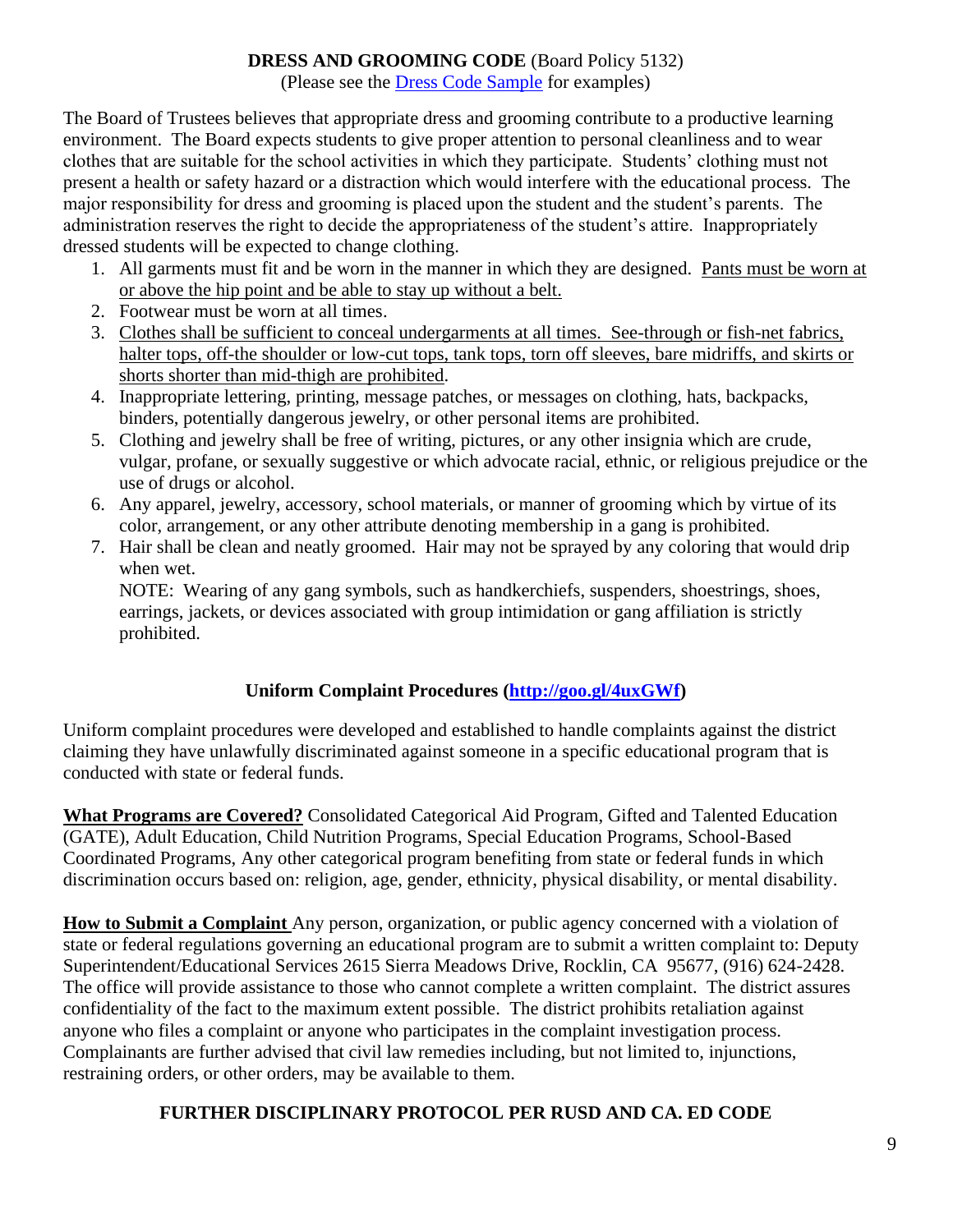#### **Consequences of Violating Code of Conduct**

**(Includes all found in:** [http://leginfo.legislature.ca.gov/\)](http://leginfo.legislature.ca.gov/)

When a student is found to have violated a rule or broken a law, consequences will be determined by school officials and/or law enforcement officers. The particular consequences administered will be based on: a) the nature of the infraction; b) the policies of the school; d) the disciplinary history; and e) other relevant information. One or more of the following consequences may be applied: Student and/or parent conference, Student Study Team referral, campus restrictions, detention/work detail, suspension from school, revoke campus driving privileges, payment for damages, work permit revoked or denied, suspension from school activities, loss of extra and co-curricular participation, involuntary transfer to another class or session, searches, law enforcement intervention, loss of senior privileges and participation in graduation ceremony, and/or expulsion from the Rocklin Unified School District. Infractions deemed to be more serious than normal may result in administrative action beyond usual consequences.

#### **Suspension/Expulsion (Board Policy 5144.1) (Education Code 48900)**

Students who display inappropriate behavior may be subject to suspension as outlined in the California State Education Code 48900 and 48915. A student may be suspended or expelled for acts which are related to school activity or attendance while on the school grounds, while going to or coming from school, during the lunch period whether on or off campus, and during or while going to or coming from a school sponsored activity.

**EDUCATION CODE, SECTION 48900**: A student who has committed the following acts is subject to discipline by suspension or expulsion:

- (a)(1) Caused, attempted to cause, or threatened to cause physical injury to another person.
- (a)(2) Willfully used force or violence upon the person of another, except in self-defense.
- (b) Possessed, sold or otherwise furnished any firearm, knife, explosive, or other dangerous object unless, in the case of possession of any such object, the pupil had obtained written permission to possess the item from a certificated school employee, which is concurred in by the principal or the designee of the principal.
- (c) Unlawfully possessed, used, sold, or otherwise furnished, or been under the influence of, any controlled substance listed in Chapter 2 (commencing with Section 11053) of Division 10 of the Health and Safety Code, an alcoholic beverage, or an intoxicant of any kind.
- (d) Unlawfully offered, arranged, or negotiated to sell any controlled substance listed in Chapter 2 (commencing with Section 11053) of Division 10 of the Health and Safety Code, an alcoholic beverage, or an intoxicant of any kind, and then either sold, delivered, or otherwise furnished to any person another liquid, substance, or material and represented the liquid, substance, or material as a controlled substance, alcoholic beverage, or intoxicant.
- (e) Committed or attempted to commit robbery or extortion.
- (f) Caused or attempted to cause damage to school property or private property.
- (g) Stole or attempted to steal school property or private property.
- (h) Possessed or used tobacco, or any products containing tobacco or nicotine products, including, but not limited to, cigarettes, cigars, miniature cigars, clove cigarettes, smokeless tobacco, snuff, chew packets, and betel. However, this section does not prohibit use or possession by a pupil of his or her own prescription products.
- (i) Committed an obscene act or engaged in habitual profanity or vulgarity.
- (j) Unlawfully possessed or unlawfully offered, arranged, or negotiated to sell any drug paraphernalia, as defined in Section 11014.5 of the Health and Safety Code.
- (k) Disrupted school activities or otherwise willfully defied the valid authority of supervisors, teachers, administrators, school officials, or other school personnel engaged in the performance of their duties.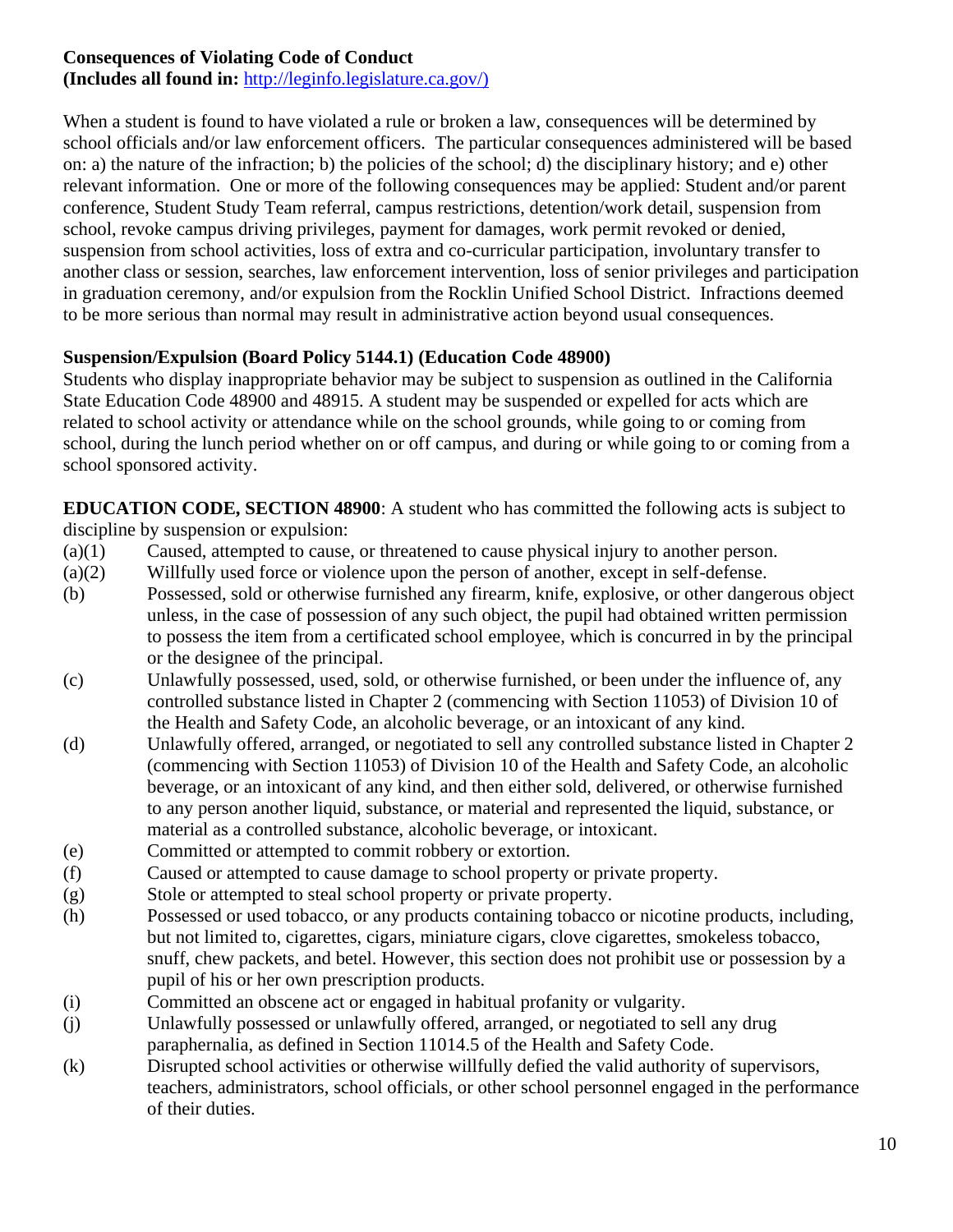- (l) Knowingly received stolen school property or private property.
- (m) Possessed an imitation firearm. As used in this section, means a replica of a firearm that is so substantially similar in physical properties to an existing firearm as to lead a reasonable person to conclude that the replica is a firearm.
- (n) Committed or attempted to commit a sexual assault as defined in Section 261,266c, 286, 288, 288a, or 289 of the Penal Code or committed a sexual battery as defined in Section 243.4 of the Penal Code.
- (o) Harassed, threatened, or intimidated a pupil who is a complaining witness or witness in a school disciplinary proceeding for the purpose of either preventing that pupil from being a witness or retaliating against that pupil for being a witness, or both.
- (p) Unlawfully offered, arranged to sell, negotiated to sell, or sold the prescription drug Soma.
- (q) Engaged in, or attempted to engage in, hazing as defined in Section 32050.
- (r) Engaged in an act of bullying, including, but not limited to, bullying Committed by means of an electronic act, as defined in subdivisions (f) and (g) of Section 32261, directed specifically toward a pupil or school personnel.
- (s) A pupil may not be suspended or expelled for any of the acts enumerated unless that act is related to school activity or school attendance occurring within a school under the jurisdiction of the superintendent or principal or occurring within any other school district. A pupil may be suspended or expelled for acts that are enumerated in this section and related to school activity or attendance that occur at any time, including, but not limited to, any of the following. (1) While on school grounds. (2) While going to or coming from school. (3) During the lunch period whether on or off the campus. (4) During, or while going to or coming from, a school sponsored activity.
- (t) A pupil who aids or abets, as defined in Sec. 31 of the Penal Code, the infliction or attempted infliction of physical injury to another person may suffer suspension, but not expulsion, pursuant to the provisions of this section, except that a pupil who has been adjudged by a juvenile court to have committed, as an aider and abettor, a crime of physical violence in which the victim suffered great bodily injury or serious bodily injury shall be subject to discipline pursuant to subdivision (a).

**EDUCATION CODE 48900.2: SEXUAL HARASSMENT**: In addition to the reasons specified in Section 48900, a pupil may be suspended from school or recommended for expulsion if the superintendent or the principal of the school in which the pupil is enrolled determines that the pupil has committed sexual harassment as defined in Section 212.5. For the purpose of this chapter, the conduct described in Section 212.5 must be considered by a reasonable person of the same gender as the victim to be sufficiently severe or pervasive to have a negative impact upon the individual's academic performance or to create an intimidating, hostile, or offensive education environment. This section shall not apply to pupils enrolled in kindergarten and grades 1 to 3, inclusive. (Add. Stats. 1992, Ch. 909).

**EDUCATION CODE 48900.3: HATE VIOLENCE**: In addition to the reasons specified in Sections 48900 and 48900.2 a pupil in any of grades 4 to 12, inclusive, may be suspended from school or recommended for expulsion if the superintendent or the principal of the school in which the pupil is enrolled determines that the pupil has caused, attempted to cause, threatened to cause, or participated in an act of, hate violence.

**EDUCATION CODE 48900.4: HARASSMENT, THREATS, OR INTIMIDATION**: In addition to the grounds specified in Sections 48900 and 48900.2, a pupil enrolled in any of grades 4 to 12, inclusive, may be suspended from school or recommended for expulsion if the superintendent or the principal of the school in which the pupil is enrolled determines that the pupil has intentionally engaged in harassment, threats, or intimidation, directed against school district personnel or pupils, that is sufficiently severe or pervasive to have the actual and reasonably expected effect of materially disrupting class-work, creating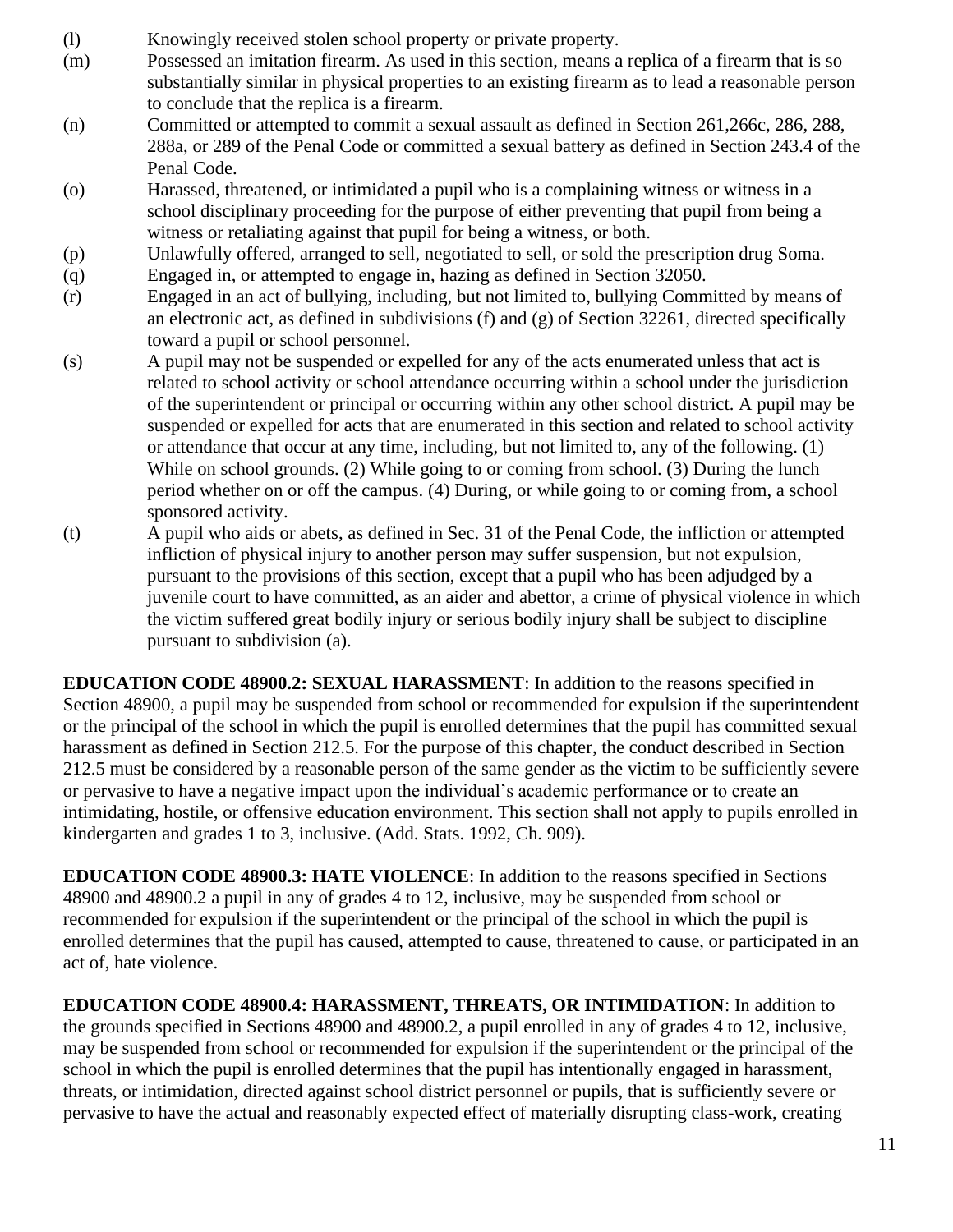an intimidating or hostile educational environment. A pupil may not be suspended or expelled for any of the acts enumerated unless that act is related to school activity or school attendance occurring within a school under the jurisdiction of the superintendent or principal or occurring within any other school district. A pupil may be suspended or expelled for acts that are enumerated in this section and related to school activity or expelled for acts which are enumerated in this section and related to school activity or attendance that occur at any time, including, but not limited to, any of the following:

- (1) While on school grounds.
- (2) While going to or coming from school.
- 3) During lunch period whether on or off the campus.

(4) During, or while going to or coming from, a school sponsored activity. It is the intent of the Legislature that alternatives to suspensions or expulsion be imposed against any pupil who is truant, tardy, or otherwise absent from school activities.

#### **EDUCATION CODE 48900.5: REQUIRED OTHER MEANS OF CORRECTION/EXCEPTIONS**:

"At the very minimum...students who are threatened with removal from school, depriving them of the fundamental right to a publicly financed education, are entitled to notice of the grounds for the removal and an opportunity to be heard." (Goss v. Lopez) Suspension shall be imposed only when other means of correction fail to bring about proper conduct. However, a pupil, including an individual with exceptional needs as defined in Section 56026, may be suspended for any of the reasons enumerated in Section 48900 upon a first offense, if the principal or superintendent of schools determines that the pupil violated subdivision (a), (b), (c), (d), or (e) of Section 48900 or that the pupil's presence causes a danger to persons or property or threatens to disrupt the instructional process.

# **EDUCATION CODE 48900.6: DISCIPLINARY ACTION/COMMUNITY SERVICE**: Instead of

disciplinary action prescribed by this article, the principal of a school, the principal's designee, or the superintendent of schools, or the governing board, may require a pupil to perform community service on school grounds during non-school hours. For the purposes of this section "community service" may include, but is not limited to, work performed on school grounds in the areas of outdoor beautification, campus betterment, and teacher or peer assistance programs. This section shall not apply to instance where suspension or expulsion is required by this article. (Add. Stats. 1995, Ch. 972).

#### **EDUCATION CODE 48900.7: SUSPENSION OR EXPULSION FOR TERRORISTIC THREATS**:

(a) In addition to the reasons specified in Sections 48900, 48900.2, 48900.3, and 48900.4, a pupil may be suspended from school or recommended for expulsion if the superintendent or the principal of the school in which the pupil is enrolled determines that the pupil has made terroristic threats against school officials or school property, or both.

(b) For the purposes of this section, "terroristic threat" shall include any statement, whether written or oral, by a person who willfully threatens to commit a crime which will result in death, great bodily injury to another person, or property damage in excess of one thousand dollars (\$1,000), with the specific intent that the statement is to be taken as a threat, even if there is no intent of actually carrying it out, which, on its face and under the circumstances in which it is made, is so unequivocal, unconditional, immediate, and specific as to convey to the person threatened, a gravity of purpose and an immediate prospect of execution of the threat, and thereby causes that person reasonably to be in sustained fear for his or her own safety or for his or her immediate family's safety, or for the protection of school district property, or the personal property of the person threatened or his or her immediate family. (Add. Stats. 1997, Ch. 405)

#### **EDUCATION CODE 48900.8: SUSPENSION, EXPULSION, PARENT NOTIFICATION AND STATE DEPARTMENT OF EDUCATION REPORT**:

For purposes of notification to parents, and for the reporting of expulsion or suspension offenses to the State Department of Education, each school district shall specifically identify, by offense committed, in all appropriate official records of a pupil each suspension or expulsion of that pupil for the commission of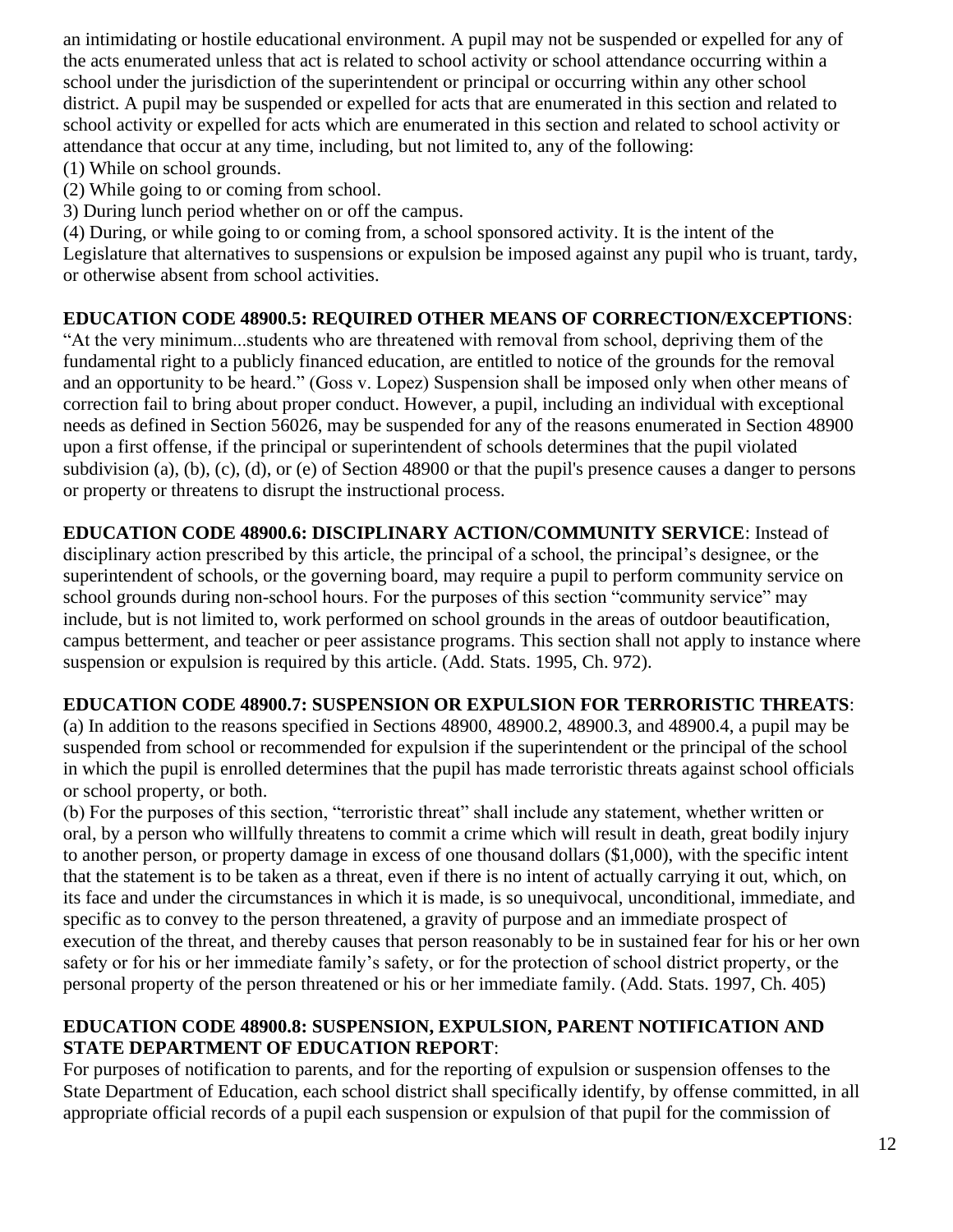any of the offenses set forth in subdivisions (a) to (o), inclusive, of subdivision (a) of, or paragraphs (1) to (4), inclusive of subdivision (c) of, Section 48915. (Add Stats. 1997, Ch637).

#### **EDUCATION CODE SECTION 48915:**

(a) **Mandatory Recommendations, Permissive Expulsions:** Except as provided in subdivisions (c) and (e) the principal or the superintendent of schools shall recommend the expulsion of a pupil for any of the following acts committed at school or at a school activity off school grounds, unless the principal or superintendent finds that expulsion is inappropriate, due to the particular circumstance:

(1) Causing serious physical injury to another person, except in self defense.

(2) Possession of any knife, explosive, or other dangerous object of no reasonable use to the pupil.

(3) Unlawful possession of any controlled substance listed in Chapter 2 (commencing with Section 1053) of Division 10 of the Health and Safety Code, except for the first offense for the possession of not more than one avoirdupois ounce of marijuana, other than concentrated cannabis. (For second offense, any amount, expulsion recommendation is mandatory. (AR 5131.6)

(4) Robbery or extortion.

(5) Assault or battery, as defined in Sections 240 and 242 of the Penal Code, upon any school employee. (b) **Dual finding required for 48915(a) and 48900(a), (b), (c), (d) and (e):** Upon recommendation by the principal, superintendent of schools, or by a hearing officer or administrative panel appointed pursuant to subdivision (d) of Section 48918,the governing board may order a pupil expelled upon finding that the pupil committed an act listed in subdivision (a) or in subdivision (a), (b), (c), (d), or (e) of section 48900. A decision to expel shall be based on a finding of one or both of the following: (1) Other means of correction are not feasible or have repeatedly failed to bring about proper conduct. (2) Due to the nature of the act, the presence of the pupil causes a continuing danger to the physical safety of the pupil or others. (c) **Mandatory Expulsions (one year from date of expulsion):** Principal or superintendent of schools shall immediately suspend, pursuant to Section 48911, and shall recommend expulsion of a pupil that he or she determines has committed any of the following acts at school or at a school activity off school grounds:

(1) Possessing, selling, or otherwise furnishing a firearm. This subdivision does not apply to an act of possessing a fire arm if the pupil had obtained prior written permission to possess the firearm from a certificated school employee, which is concurred in by the principal or the designee of the principal. This subdivision applies to an act of possessing a firearm only if the possession is verified by an employee of a school district.

(2) Brandishing a knife at another person. As used in this section, "knife" means any dirk, dagger, or other weapon with a fixed, sharpened blade fitted primarily for stabbing, a weapon with a blade longer than 3 ½ inches, a folding knife with a blade (any size) that locks into place, or a razor with an unguarded blade. (3) Unlawfully selling a controlled substance listed in Chapter 2 (commencing with Section 11053) of Division 10 of the Health and Safety Code. (any amount)

(4) Committing or attempting to commit a sexual assault as defined in subdivision (n) of Section 48900 or committing a sexual battery as defined in subdivision (n) of Section 48900. (5) Possession of an explosive.

**Canine Detection Services** RUSD utilizes the services of a canine detection unit, at the Alternative Education Center, Rocklin and Whitney high school. This contract is designed to be a proactive/preventive measure to maintain safe, drug free campuses. The dog and handler team makes unannounced monthly visits to the schools, checking classrooms, other student-use buildings, and the parking lots. If the dog marks on an item "of interest", administration is notified. Students interviewed and, if warranted subject to school discipline and possible arrest by the Rocklin Police Department.

### **SEXUAL HARASSMENT POLICY (Board Policy 5145.7)**

Students in grades 4 through 12, disciplinary action may include suspension and/or expulsion: Unwelcome sexual flirtations or propositions. Sexual slurs, epithets, threats, verbal abuse, derogatory comments, or